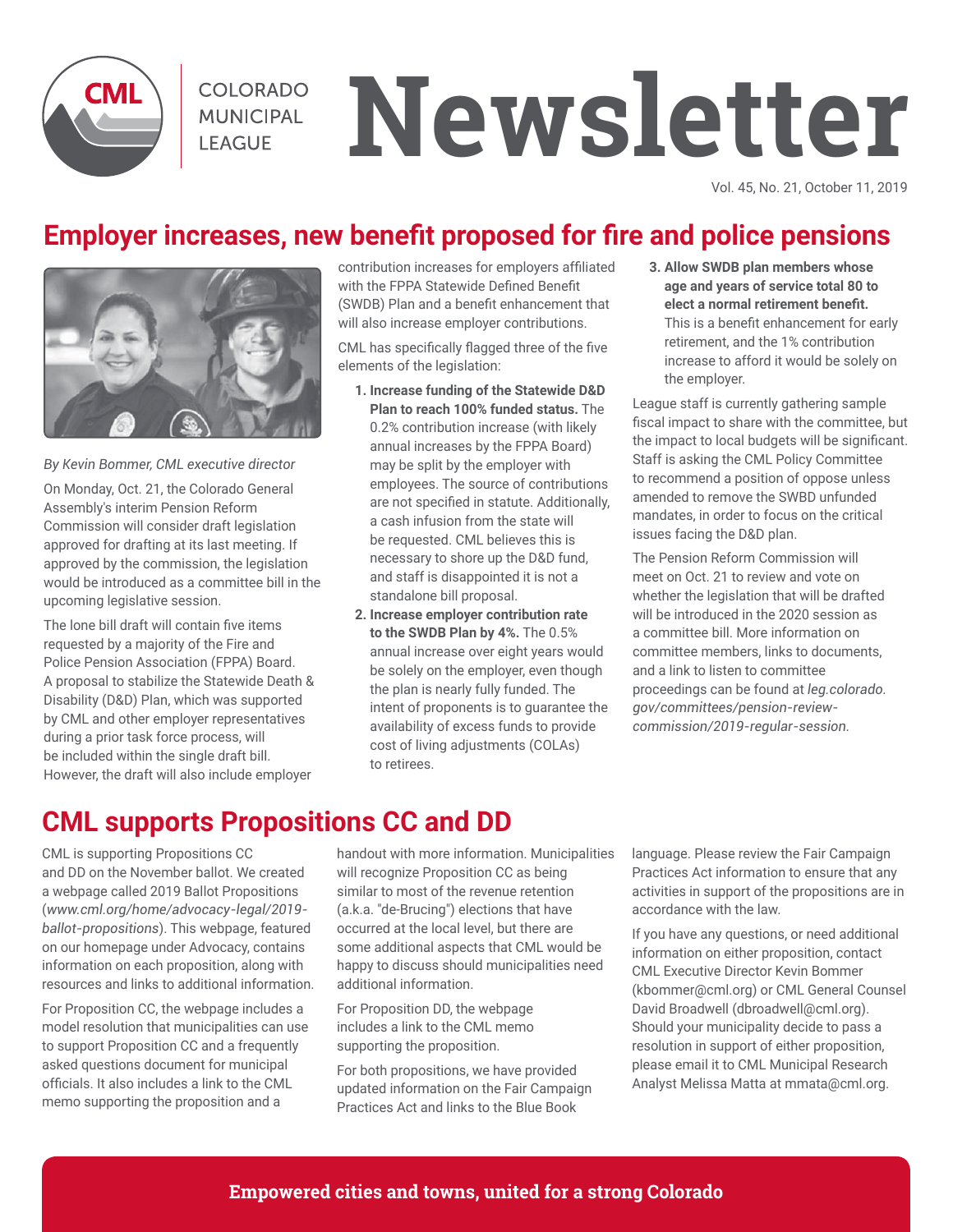## **Municipal attorneys tackle an array of hot topics at seminar**

*By David W. Broadwell, CML general counsel*

Municipal attorneys from every corner of the state recently converged on the City of Greeley to attend the CML Annual Seminar on Municipal Law. The seminar proved to be one of CML's most successful legal education programs ever with 155 registrants, a record number for this event.

While CML has conducted a fall training session for municipal attorneys for decades, this was the first time the event has been hosted in Greeley. Based upon our experience, it won't be the last!

The new Doubletree hotel in the heart of Greeley, directly adjacent to Lincoln Park and the Union Colony Civic Center, served as the venue for the seminar. The event offered everyone the opportunity to explore Greeley's rejuvenated downtown district, and learn a bit about local history from Greeley City Attorney Doug Marek.

Marek and his staff went above and beyond in helping CML to host this event and welcoming the attorneys to their city.

## **CML Mayors' Summit**

CML is hosting its annual Colorado Mayors' Summit on **Nov. 15,** in Denver, which brings mayors from across the state together to learn from and network with each other. For more information and to register, visit *www.cml.org*.



*CML Newsletter* (ISSN 7439903) is published biweekly by the Colorado Municipal League, 1144 Sherman St., Denver, CO 80203-2207, for Colorado's municipal officials. (USPS 075-590) Periodical postage paid in Denver, Colo.

#### **Designer and editor: Christine Taniguchi Circulation/mailing lists: Mark Vanderbrook**

POSTMASTER: Send address change form 3579 to Colorado Municipal League, 1144 Sherman St., Denver, CO 80203-2207; (p) 303-831-6411 / 866-578-0936; (f) 303-860-8175.

Subscription to *CML Newsletter* is offered as a portion of member dues. Cost to nonmembers is \$300 a year.



As usual, all training materials for the seminar are posted online and are available to CML members at *bit.ly/LawWorkbook19*.

Among the hot topics addressed at this year's training:

- Residential growth caps
- Sexual harassment in the workplace
- Impact of criminal justice reform measures on municipal courts
- Regulatory takings and moratoria • Colorado's new "Red Flag" law
- (Extreme Risk Protection Orders)

Thank you to this year's sponsors:

**Supreme sponsor** • Butler Snow LLP

#### **Amicus sponsors**

- Hoffmann Parker Wilson & Carberry PC
- Kissinger & Fellman PC
- Kutak Rock LLP
- Michow Cox & McAskin LLP
- Murray Dahl Beery Renaud LLP

Next year's Annual Seminar on Municipal Law is scheduled to occur in Pueblo on **Oct. 2–3, 2020.** 

## **SAFE Banking Act passes U.S. House of Representatives**

The SAFE Banking Act, co-authored by U.S. Rep. Ed Perlmutter (D-CO), passed through the U.S. House of Representatives on Sept. 25. This act seeks to harmonize federal and state law by prohibiting federal regulators from taking punitive measures against depository institutions that provide banking services to legitimate cannabisrelated businesses and ancillary businesses (e.g. electricians, plumbers, landlords, etc.) that serve them. The bill establishes a safe harbor for any depository institution that chooses to provide banking services to a cannabis-related legitimate business that holds and maintains a license from a state or local government to engage in manufacturing, growing, or producing, as well as any business that handles, sells, transports, displays, or distributes cannabis or cannabis products.

Under current law, financial institutions providing banking services to legitimate and licensed cannabis businesses under state laws are subject to criminal prosecution under several federal statutes such as "aiding and abetting" a federal crime and money

laundering. Therefore, businesses that legally grow, market, or sell cannabis in states that have legalized its sale are generally locked out of the banking system, making it difficult for them to maintain a checking account; access credit; accept credit and debit cards; meet payroll; or pay tax revenue. This has created a significant public safety risk, as these businesses are forced to operate as cashonly businesses in an industry with billions of dollars in transactions.

In April, the Senate companion bill (S. 1200) was introduced by Sens. Cory Gardner (R-CO) and Jeff Merkley (D-OR). The Senate Banking Committee held a hearing on the issue in July, and Banking Committee Chairman Mike Crapo (R-ID) recently announced plans to take up cannabis banking legislation this fall.

"CML supports the SAFE Banking Act and thanks Congressman Perlmutter and his bipartisan group of colleagues for all of their efforts," said Kevin Bommer, CML executive director. "We are pleased the Senate will take up companion legislation this fall and thank Sen. Cory Gardner for sponsoring it."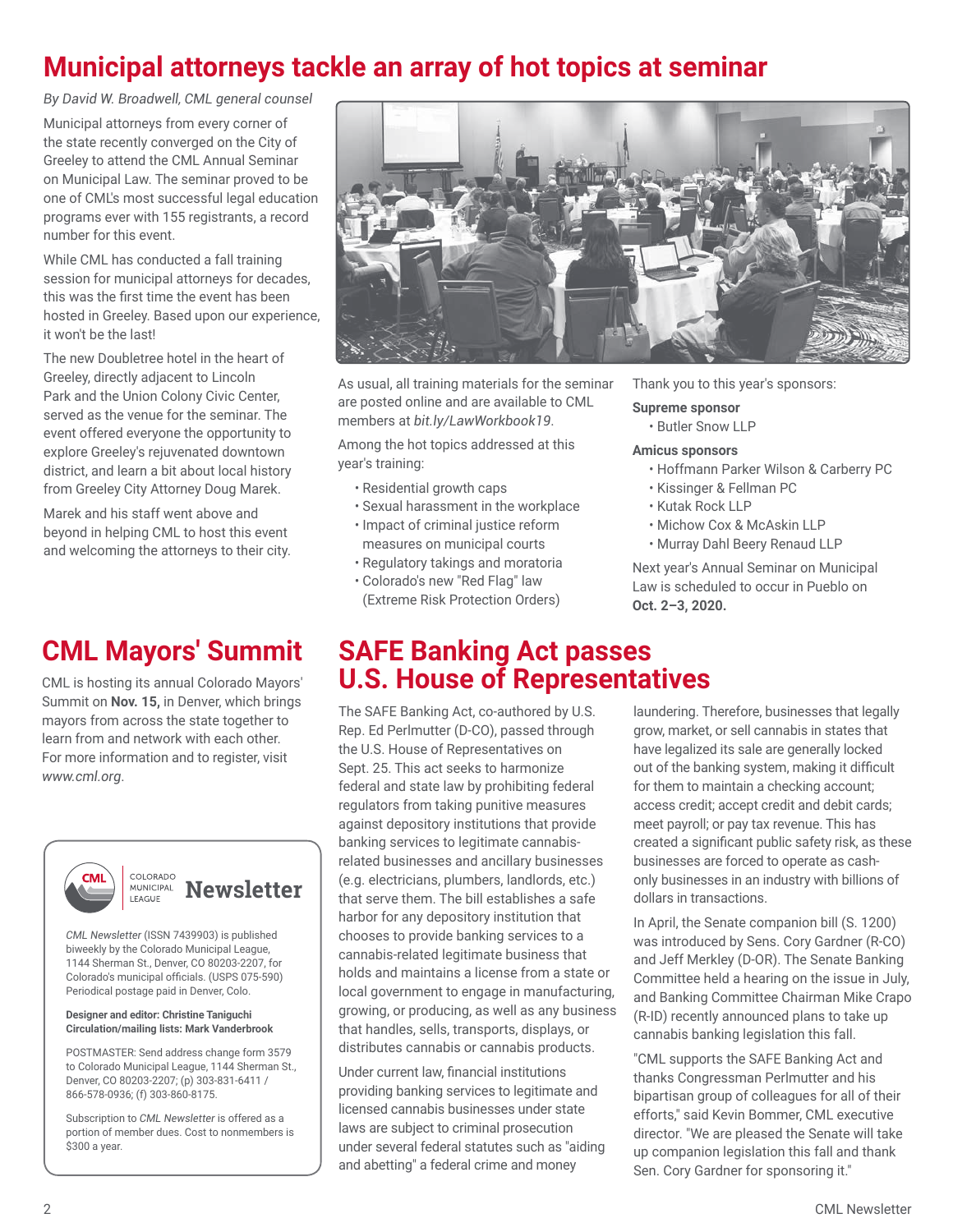## **Struggling Colorado Film Incentives Program receives temporary boost**

*Morgan Cullen, CML legislative and policy analyst*

In an effort to attract new movie and television productions to Colorado and keep its proverbial doors open until additional funding is approved, officials at the Colorado Department of Economic Development and International Trade (OEDIT) have infused its struggling Office of Film, Television and Media with desperately needed one-time funds to keep it solvent until the end of the fiscal year in June.

The OEDIT directive will transfer \$1.25 million from the department's \$5 million annual Strategic Fund budget to help the state's cash-strapped Film Incentive Program persuade new television film production companies to focus their lenses and open pocketbooks here in Colorado.

Created in 2012, the film incentive program offers rebates of up to 20% of a production company's expenses if they hire a majority of their cast and crew from within the state. For many, the incentives have been viewed as a valuable economic development tool, particularly in rural areas of the state that benefit greatly from the influx in jobs and ensuing tourism the notoriety of a feature film or TV program helps generate. Critics of the program claim the incentives have merely lined



the pockets of well-heeled producers who would have filmed in the state anyway.

While the program received budgets of \$3 to \$5 million in its first several years, the Colorado General Assembly has since reduced that number to just \$750,000. This reduction, along with an escalation of incentives in neighboring states, has triggered a de facto film incentives arms race that has left Colorado ill-equipped to compete.

The neighboring state of Utah allocates \$8.29 million annually to its Motion Picture Incentive Program offering 25% to 30% fully refundable tax credits and rebates. New Mexico recently more than doubled its annual cap on its 25% to 30% refundable tax credit — from \$50 million to \$110 million — and has since persuaded Netflix to relocate its main production hub to Albuquerque. Today, 36 states have implemented some type of film incentive program  $-$  up from just five in 2009.

| <b>PS Form 3526</b>                                                                                                                                                                                                                                                                                                                                                                                                         |                                              | Statement of Ownership, Management, and Circulation<br>(All Periodicals Publications Except Requester Publications) |                                                                                                        | 13. Publication Title<br>14. Issue Date for Circulation Data Below<br>COLORADO MUNICIPAL LEAGUEICM, NEWSLETTER<br>09/27/2019 |                                                                                                                                                                                                                                                                                                            |                                                                                                                                                                                                          |                                                                                                                         |                                         |                           |  |
|-----------------------------------------------------------------------------------------------------------------------------------------------------------------------------------------------------------------------------------------------------------------------------------------------------------------------------------------------------------------------------------------------------------------------------|----------------------------------------------|---------------------------------------------------------------------------------------------------------------------|--------------------------------------------------------------------------------------------------------|------------------------------------------------------------------------------------------------------------------------------|------------------------------------------------------------------------------------------------------------------------------------------------------------------------------------------------------------------------------------------------------------------------------------------------------------|----------------------------------------------------------------------------------------------------------------------------------------------------------------------------------------------------------|-------------------------------------------------------------------------------------------------------------------------|-----------------------------------------|---------------------------|--|
| . Publication Title<br>COLORADO MUNICIPAL LEAGUEICML<br>NEWSLETTER                                                                                                                                                                                                                                                                                                                                                          | 2. Publication Number<br>75500               | <b>ISSN</b><br>7439903                                                                                              | 3. Filing Date<br>10/07/2019                                                                           | 15. Extend and Nature of Circulation                                                                                         |                                                                                                                                                                                                                                                                                                            |                                                                                                                                                                                                          | Average No. Copies Each Issue No. Copies of Single Issue<br>During Preceding 12 Months Published Nearest to Filing Date |                                         |                           |  |
| L Issue Frequency<br>BI-WEEKLY (EVERY OTHER WEEK)                                                                                                                                                                                                                                                                                                                                                                           | 5. Number of Issues Published Annually<br>26 |                                                                                                                     | 6. Annual Subscription Price<br>\$300.00                                                               |                                                                                                                              | . Total Numbers of Copies (Net press run)                                                                                                                                                                                                                                                                  |                                                                                                                                                                                                          |                                                                                                                         | 3156                                    | 3200                      |  |
| 7. Complete Mailing Address of Known Office of Publication<br>Contact Person<br><b>1144 N SHEBMAN ST</b><br>CHRISTINE TANIOUCHI<br>DENVER, DEN, CO 80203-2207                                                                                                                                                                                                                                                               |                                              |                                                                                                                     |                                                                                                        |                                                                                                                              |                                                                                                                                                                                                                                                                                                            | Mailed Outside County Paid Subscriptions Stated on PS<br>Form 3541 (include paid distribution above nominal rate,<br>advertiser's proof copies, and exchange copies)                                     |                                                                                                                         | 2936                                    | 3119                      |  |
| Telephone<br>(303) 831-6411<br>I. Complete Mailing Address of Headquarters or General Business Office of Publisher                                                                                                                                                                                                                                                                                                          |                                              |                                                                                                                     |                                                                                                        | Paid<br>Circulation<br>(By Mail<br>and                                                                                       |                                                                                                                                                                                                                                                                                                            | Mailed In-County Paid Subscriptions Stated on PS Form<br>3541 (include paid distribution above nominal rate,<br>advertiser's proof copies, and exchange copies)                                          |                                                                                                                         |                                         |                           |  |
| 1144 SHERMAN ST<br>DEMVER, CO 80203                                                                                                                                                                                                                                                                                                                                                                                         |                                              |                                                                                                                     |                                                                                                        |                                                                                                                              |                                                                                                                                                                                                                                                                                                            | aid Distribution Outside the Mails Including Sales<br>5) Through Dealers and Carriers, Street Vendors, Counter<br>Sales, and Other Paid Distribution Outside USPS                                        |                                                                                                                         |                                         |                           |  |
| I. Full Names and Complete Mailing Addresses of Publisher, Editor, and Managing Editor                                                                                                                                                                                                                                                                                                                                      |                                              |                                                                                                                     |                                                                                                        |                                                                                                                              |                                                                                                                                                                                                                                                                                                            | Paid Distribution by Other Classes of Mail Through the                                                                                                                                                   |                                                                                                                         |                                         |                           |  |
| Publisher (Name and complete mailing address)<br>COLORADO MUNICIPAL LEAGUE<br>1144 N SHERMAN ST<br>DENVER, CO 80203-2207                                                                                                                                                                                                                                                                                                    |                                              |                                                                                                                     |                                                                                                        |                                                                                                                              |                                                                                                                                                                                                                                                                                                            | JSPS (e.g. First-Class Mail)<br>Total Paid Distribution (Sum of 15b (1), (2), (3), (4))                                                                                                                  |                                                                                                                         | 2930                                    | 3119                      |  |
| Editor (Name and complete mailing address)                                                                                                                                                                                                                                                                                                                                                                                  |                                              |                                                                                                                     |                                                                                                        |                                                                                                                              |                                                                                                                                                                                                                                                                                                            | ree or Nominal Rate Outside County Copies<br>included on PS Form 3541                                                                                                                                    |                                                                                                                         |                                         |                           |  |
| COLORADO MUNICIPAL LEAGUE<br>1144 N SHERMAN ST<br>DENVER, CO 80203-2207                                                                                                                                                                                                                                                                                                                                                     |                                              |                                                                                                                     |                                                                                                        | Free or<br>Nominal<br>Rate<br>Distribution                                                                                   |                                                                                                                                                                                                                                                                                                            | 2) Free or Nominal Rate In-County Copies included on                                                                                                                                                     |                                                                                                                         |                                         |                           |  |
| Managing Editor (Name and complete mailing address)<br>COLORADO MUNICIPAL LEAGUE<br>1144 N SHERMAN ST<br>DENVER, CO 80203-2207                                                                                                                                                                                                                                                                                              |                                              |                                                                                                                     |                                                                                                        |                                                                                                                              | Outside the (3)                                                                                                                                                                                                                                                                                            | ree or Nominal Rate Copies Malled at Other Classes<br>Through the USPS (e.g. First-Class Mail)                                                                                                           |                                                                                                                         |                                         |                           |  |
| (6). Owner (Do not leave blank. If the publication is owned by a corporation, give the name and address of the corporation immediately followed by                                                                                                                                                                                                                                                                          |                                              |                                                                                                                     |                                                                                                        |                                                                                                                              |                                                                                                                                                                                                                                                                                                            | Free or Nominal Rate Distribution Outside the Mail<br>Carriers or other means)                                                                                                                           |                                                                                                                         |                                         |                           |  |
| the names and addresses of all stockholders owning or holding 1 percent or more of the total amount of stock. If not owned by a corporation, give<br>names and addresses of the individual owners. If owned by a partnership or other unincorporated firm, give its name and address as well as<br>those of each individual owner. If the publication is published by a nonprofit organization, give its name and address.) |                                              |                                                                                                                     |                                                                                                        |                                                                                                                              | e. Total Free or Nominal Rate Distribution (Sum of 15d (1), (2), (3), (4))                                                                                                                                                                                                                                 |                                                                                                                                                                                                          |                                                                                                                         |                                         |                           |  |
| Complete Mailing Address<br>Full Name                                                                                                                                                                                                                                                                                                                                                                                       |                                              |                                                                                                                     |                                                                                                        |                                                                                                                              |                                                                                                                                                                                                                                                                                                            | f. Total Distribution (Sum of 15c and 15e)                                                                                                                                                               | 2936                                                                                                                    | 3119                                    |                           |  |
| COLORADO MUNICIPAL LEAGUE<br>1144 SHERMAN ST. DENVER. CO 80203-2207                                                                                                                                                                                                                                                                                                                                                         |                                              |                                                                                                                     |                                                                                                        | a. Copies not Distributed                                                                                                    |                                                                                                                                                                                                                                                                                                            |                                                                                                                                                                                                          |                                                                                                                         | 217                                     | 81                        |  |
|                                                                                                                                                                                                                                                                                                                                                                                                                             |                                              |                                                                                                                     |                                                                                                        | h. Total (Sum of 15/ and 15g)                                                                                                |                                                                                                                                                                                                                                                                                                            |                                                                                                                                                                                                          |                                                                                                                         | 3150                                    | 3200                      |  |
|                                                                                                                                                                                                                                                                                                                                                                                                                             |                                              | Percent Paid (/15c / 150 times 100)                                                                                 |                                                                                                        |                                                                                                                              | 100.00%                                                                                                                                                                                                                                                                                                    | 100.00 %                                                                                                                                                                                                 |                                                                                                                         |                                         |                           |  |
| Known Bondholders, Mortgagees, and Other Security Holders Owning or<br>11.                                                                                                                                                                                                                                                                                                                                                  |                                              |                                                                                                                     |                                                                                                        | lines below.                                                                                                                 |                                                                                                                                                                                                                                                                                                            | 16. If total circulation includes electronic copies, report that circulation on                                                                                                                          |                                                                                                                         |                                         |                           |  |
| Hoding 1 Percent or More of Total Amount of Bonds. Mortgages, or Other<br>X None<br>Securities. If none, check box                                                                                                                                                                                                                                                                                                          |                                              |                                                                                                                     |                                                                                                        | a. Paid Electronic Copies                                                                                                    |                                                                                                                                                                                                                                                                                                            |                                                                                                                                                                                                          |                                                                                                                         |                                         |                           |  |
| Full Name                                                                                                                                                                                                                                                                                                                                                                                                                   | Complete Mailing Address                     |                                                                                                                     |                                                                                                        |                                                                                                                              |                                                                                                                                                                                                                                                                                                            | b. Total Paid Print Copies/Line 15C) + Paid Electronic Copies                                                                                                                                            |                                                                                                                         |                                         |                           |  |
|                                                                                                                                                                                                                                                                                                                                                                                                                             |                                              |                                                                                                                     |                                                                                                        |                                                                                                                              |                                                                                                                                                                                                                                                                                                            | c. Total Print Distribution Line 15ff) = Paid Electronic Copies                                                                                                                                          |                                                                                                                         |                                         |                           |  |
|                                                                                                                                                                                                                                                                                                                                                                                                                             |                                              |                                                                                                                     |                                                                                                        |                                                                                                                              | d. Percent Paid(Both Print and Electronic Copies)                                                                                                                                                                                                                                                          |                                                                                                                                                                                                          | 0.00.5                                                                                                                  | 0.00%                                   |                           |  |
|                                                                                                                                                                                                                                                                                                                                                                                                                             |                                              |                                                                                                                     | I Certify that 60% of all my distributed copies (Electronic and Print) are paid above a nominal price. |                                                                                                                              |                                                                                                                                                                                                                                                                                                            |                                                                                                                                                                                                          |                                                                                                                         |                                         |                           |  |
| R Form 3526, Sentember 2007 (Page 1)                                                                                                                                                                                                                                                                                                                                                                                        |                                              |                                                                                                                     | PRIVACY NOTICE: See our release notice on www.usos.com                                                 |                                                                                                                              |                                                                                                                                                                                                                                                                                                            | 17. Publication of Statement of Ownership<br>[X] If the publication is a general publication, publication of this statement is required. Will be<br>printed in the 10/11/2019 issue of this publication. |                                                                                                                         |                                         | Publication not required. |  |
|                                                                                                                                                                                                                                                                                                                                                                                                                             |                                              |                                                                                                                     |                                                                                                        |                                                                                                                              |                                                                                                                                                                                                                                                                                                            | 18. Signature and Title of Editor, Publisher, Business Manager, or Owner Title                                                                                                                           |                                                                                                                         |                                         | Date                      |  |
| Editor's note: Per federal law, CML is required to<br>publish our Statement of Ownership,                                                                                                                                                                                                                                                                                                                                   |                                              |                                                                                                                     |                                                                                                        |                                                                                                                              | Christine Taniguchi                                                                                                                                                                                                                                                                                        |                                                                                                                                                                                                          |                                                                                                                         | Design and<br>Communications Specialist | 10/07/2019                |  |
| Management, and Circulation annually.                                                                                                                                                                                                                                                                                                                                                                                       |                                              |                                                                                                                     |                                                                                                        |                                                                                                                              | certify that all information furnished on this form is true and complete. I understand that anyone who furnishes false or misleading information on<br>this form or who omits material or information requested on the form may be subject to criminal sanctions (including fines and imprisonment) and/or |                                                                                                                                                                                                          |                                                                                                                         |                                         |                           |  |

In Colorado, film office director Mariel Redriguez-McGill sees the program as a tremendous advantage both for attracting new projects and assisting businesses in the state that support the industry. "While the \$16 million the office put toward incentives between 2012 and the first half of this year generated \$111 million in economic impact in 55 combined counties, recent studies have shown the film industry had just one-sixth the economic impact in 2019 that it had in 2017 under a fully funded incentive program."

The debate over whether or not the Colorado General Assembly votes to restore funding will likely center on the effectiveness of the incentive program and whether it truly pays for itself through increased economic activity  $-$  or whether that money could be spent supporting more critical areas of Colorado's cash-strapped budget.

## **Rural Health Network Development Program**

The Health Resources and Services Administration is accepting applications for funding under the Rural Health Network Development (RHND) Program. The purpose of this program is to support integrated rural health care networks that have combined the functions of the entities participating in the network, including skilled and experienced staff and a high-functioning network board, in order to address the health care needs of the targeted rural community. The RHND Program encourages innovative solutions to local health care needs identified by local communities and supports rural communities in preparing for changes within the health care environment. The applicant organization must be a public or private nonprofit entity located in a rural area or in a rural census tract of an urban county, and all services must be provided in a rural county or census tract. Apply by **Nov. 25.** For more information, visit *bit.ly/2InKiLY*.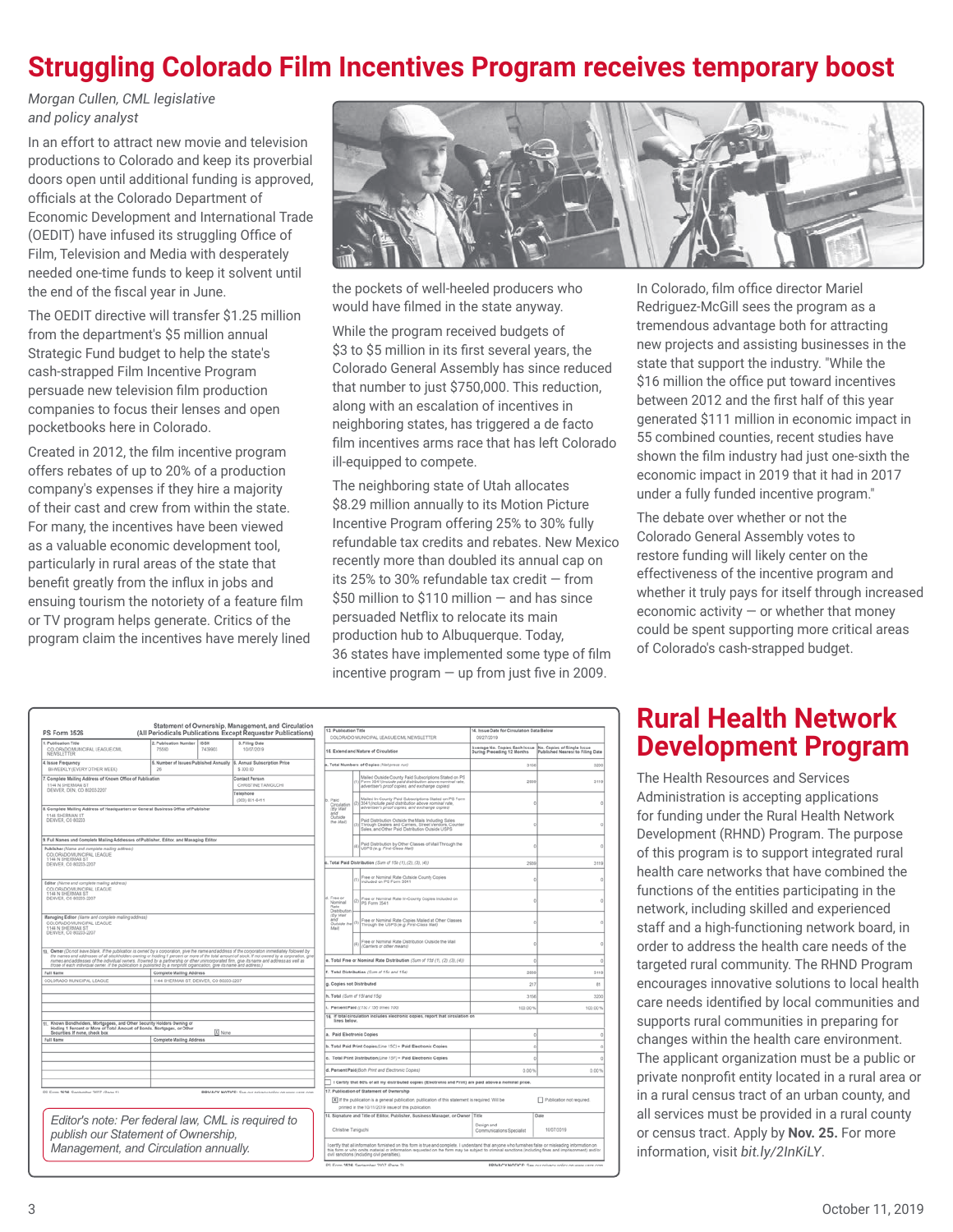## **Hale joins CIRSA Board of Directors**

In September, Shane Hale, Windsor town manager, joined the CIRSA Board of Directors. He was appointed to fill the position vacated by Gary Klaphake, who recently retired from the position of Lafayette city administrator. His experience working in an array of municipalities provides members with a unique perspective to represent their best interests.

Hale joins the following officials on CIRSA's Board:

- Martee Erichson, Westminster risk manager (chairperson)
- Jeff Durbin, Town of Fraser town manager (vice-chairperson)
- Houssin Hourieh, Lamar superintendent/ electrical engineer (secretary/treasurer)
- Greg Caton, Grand Junction city manager (also a CML Executive Board member)
- Crystal Twedt, Durango human resources director
- Suzanne Leclercq, Woodland Park assistant city manager/city clerk

"Like CML, CIRSA exists to serve the needs of municipalities," said CIRSA Executive Tami Tanoue. "Both of our organizations are fortunate to be able to depend on the time and energy that municipal officials like Shane give to keep us on course."

# **Congratulations**

CML congratulates Kevin Bommer, Meghan Dollar, Melissa Mata, and Christine Taniguchi, who are celebrating their work anniversaries in October.



**Kevin Bommer** CML executive director 20 years







**Melissa Mata** CML municipal research analyst 2 years



**Christine Taniguchi** CML design and communications specialist 8 years

# **Course notebook**

#### **Economic development**

Attend this free event on **Oct. 15** in La Junta to learn how to turn your business into a uniquely positioned destination capable of pulling in customers from hundreds of miles away. Jon Schallert is a professional speaker teaching businesses and communities how to turn themselves into consumer destinations. To register, visit *bit.ly/2ngzmsm*.

#### **Investing and entrepreneurship**

Come and learn about investing, entrepreneurship, and economic development in Summit County and on the Western Slope at The Summit: Investing, Startups, and Real Estate in Mountain Towns on **Oct. 16** in Silverthorne. For more details and to register, visit *bit.ly/2ATABkF.*

#### **Downtowns**

Community Builders is offering a free and interactive half-day Colorado Downtown Streets Workshop on **Oct. 21** in San Luis. Learn to work with government agencies, identify problems, consider solutions, and build projects. Attendees will receive a free copy of *Colorado Downtown Streets: A Tool for Communities, Planners, and Engineers*  and lunch will be provided. To register by **Oct. 16,** visit *bit.ly/2LLl3pf*.

### **Sustainable tourism**

The Global Sustainable Tourism Council Sustainable Tourism Training Program, **Oct. 28–29,** in Vail, offers participants the opportunity to learn about global trends in sustainable tourism and sustainability best practices. The intensive and interactive learning experience is a valuable training opportunity for professionals in tourism, hospitality, destination management and marketing, and sustainability. For more information, visit *walkingmountains.org/sttp*.

#### **Bicycle and pedestrian facilities**

The Colorado Department of Transportation (CDOT) is offering free design classes for bicycle facilities (**Oct. 28** in Pueblo and **Oct. 31** in Denver) and pedestrian facilities (**Oct. 29** in Pueblo and **Nov. 1** in Denver). Participants will learn how to apply new and existing standards for creating bicycle and pedestrian facilities. Information will be provided through hands-on exercises, on-street experiences, presentations, and discussions. For more information and to register, visit *bit.ly/3323bvT.*

### **Community development**

Downtown Colorado, Inc., American Planning Association of Colorado, and the City of Lakewood are proud to bring Chuck Marohn, founder and president of Strong Towns, to Lakewood on **Oct. 30** to kick off the Strong America Tour! Strong Towns is a national organization dedicated to community development. For more information and to register, visit *bit.ly/31KNZTH.*

### **Demography**

This one-day conference on **Nov. 1** offers attendees the opportunity to learn about the most current population and economic conditions and forecasts for the state and its regions. Plenary sessions will cover not only the data and information but also implications for planning, policy, business, and public services. Sessions will also cover the latest status of Census 2020. For more information and to register, visit *demography.dola.colorado.gov/demography/ demography-summit-2019*.

#### **Community planning for economic recovery**

The Colorado Resiliency Office, in partnership with the National Center for Disaster Preparedness, is holding a free FEMA Community Planning for Economic Recovery training in Salida on **Nov. 14,** from 9 a.m. to 5 p.m., at the SteamPlant Event Center. The Community Planning for Economic Recovery course will guide decision-makers to incorporate community planning for economic resilience and recovery from natural disasters. The curriculum includes practical tools to develop stronger partnerships between the public and private sectors, evaluate community hazard assessments through the lens of economic recovery, provide resources for public and private sector partners to use in a postdisaster environment, and offer planning templates for articulating these actions at the community level. For more information and to register, visit *ncdpcourses.crlctraining.org.*

## **NLC City Summit**

The National League of Cities (NLC) City Summit, **Nov. 20–23,** in San Antonio, is where local leaders convene and collaborate on solutions to the common challenges facing America's cities and towns. The conference offers tangible and new best practices for government officials to improve their conditions back home. For more information and to register, visit *citysummit.nlc.org*.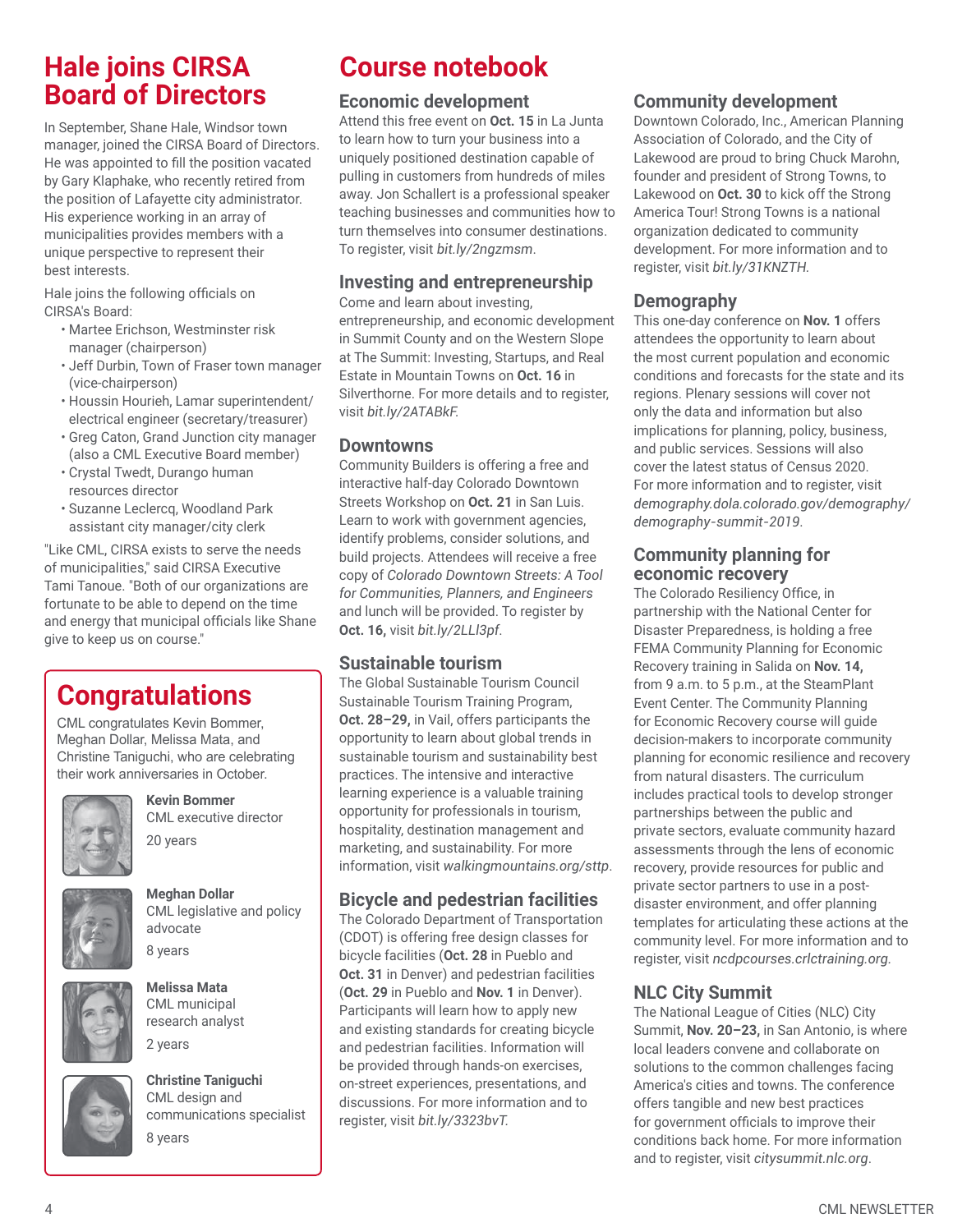## **Research corner: NLC releases housing market report**

*By Melissa Mata, CML municipal research analyst*



In September, the National League of Cities (NLC) released its latest report, "Housing Market Conditions Across America's Cities." This report offers insight into the variety of factors, such as lack of supply, slow wage growth, and insufficient transit options, that combine to create different manifestations of the affordable housing crisis across the country. NLC offers this analysis so that local leaders can consider the appropriate policy and regulatory solutions that work best in their particular market.

NLC authors Anita Yadavalli, James Brooks, Brenna Rivett, and Christiana McFarland consider various demographic, economic, and housing supply factors to classify the 754 American cities and towns with populations of more than 50,000 into one of six categories:

**High opportunity cities and towns** tend to exhibit high median incomes and job growth and are approving low levels of singlefamily and average levels of multi-family building permits. The overall stock of both single- and multi-family housing is not keeping pace with resident needs, and without policy action, they may fall short of producing the appropriate quantity and mix of dwellings to match their high job growth. Colorado city included in this category: **Broomfield.**

**Growing cities and towns** tend to exhibit average median income and high job growth and are approving high levels of both single- and multi-family building permits. They are experiencing growing populations of millennials and collegeeducated individuals, as well as growing job opportunities within closer-than-average proximity, and could therefore use more multi-family units. Without policy action, they may not be able to sustain their current state of net in-migration. Colorado cities included in this category: **Boulder, Denver, Fort Collins, Lakewood, Longmont, and Loveland.**

**Rent-burdened cities and towns** tend to exhibit low median income and job growth and are approving the highest number of single- and multi-family building permits of all the clusters. With low levels of college education and relatively high levels of rent burden, these cities and towns, while approving more building permits than any other cluster, should be prioritizing

affordable multi-family housing to meet the demands of their predominately low-income populations. Without policy action, low-income residents will likely continue to experience rent burden or be priced out of the cities and towns altogether. Colorado municipalities included in this category: **Aurora, Colorado Springs, Grand Junction, and Greeley.**

**Multi-family deficit cities and towns** tend to exhibit average median income and job growth and are approving average levels of single-family building permits, but low levels of multi-family building permits, and should consider whether the number of multi-family housing units being approved is sufficient to meet the rising demand of their middle-income residents. Without policy action, they may not be able to sustain their current state of net in-migration. Colorado municipalities included in this category: **Arvada, Commerce City, Thornton, and Westminster.**

**Wealth pocket cities and towns** tend to exhibit the highest median income and job growth of all the clusters and are approving high levels of single-family building permits, but low levels of multi-family building permits. These cities also have the highest gender income gap. Without policy action, residents are likely to continue experiencing disparities in income and access to quality, affordable housing. Colorado municipalities included in this category: **Castle Rock, Centennial, and Parker.**

**Transit-desiring cities** tend to exhibit the lowest median income and job growth of all the clusters and are approving the lowest levels of single-family building permits, and average levels of multi-family building permits. Given that median incomes are lower in these cities, increasing access to public transit will be extremely important for ensuring that residents can access jobs. Colorado city included in this category: **Pueblo.**

While this research analyzed municipalities above a certain size threshold, smaller cities and towns might see themselves in these categories. To read the full report and better understand where your city or town might fit in, visit *www.nlc.org/resource/ housing-market-conditions-across-americas-cities*.